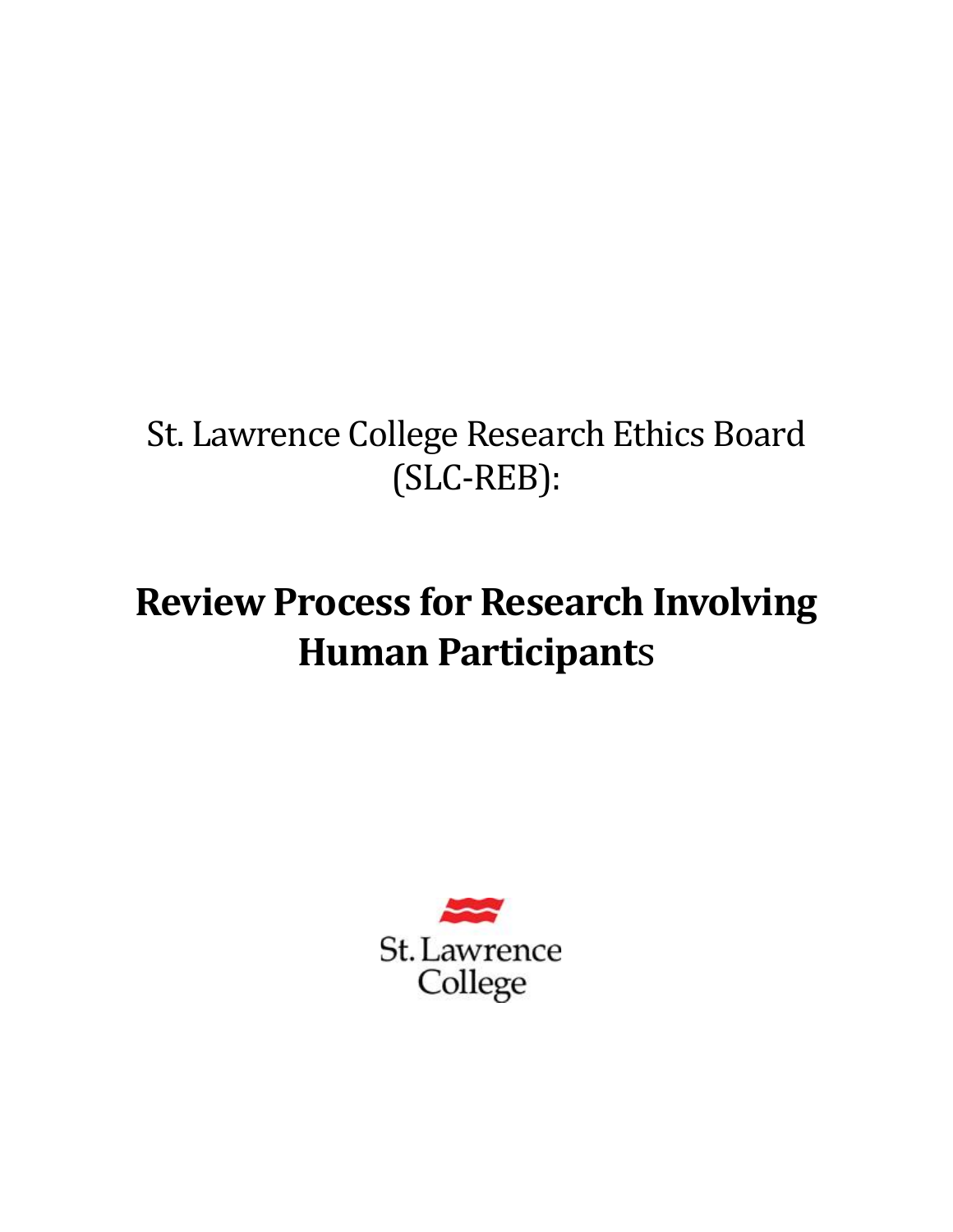# **Contents**

| 1.   |  |
|------|--|
| 2.   |  |
| 3.   |  |
| i.   |  |
| ii.  |  |
| iii. |  |
|      |  |
| i.   |  |
| ii.  |  |
| iii. |  |
| iv.  |  |
| v.   |  |
| vi.  |  |
|      |  |
|      |  |
|      |  |
|      |  |
|      |  |
|      |  |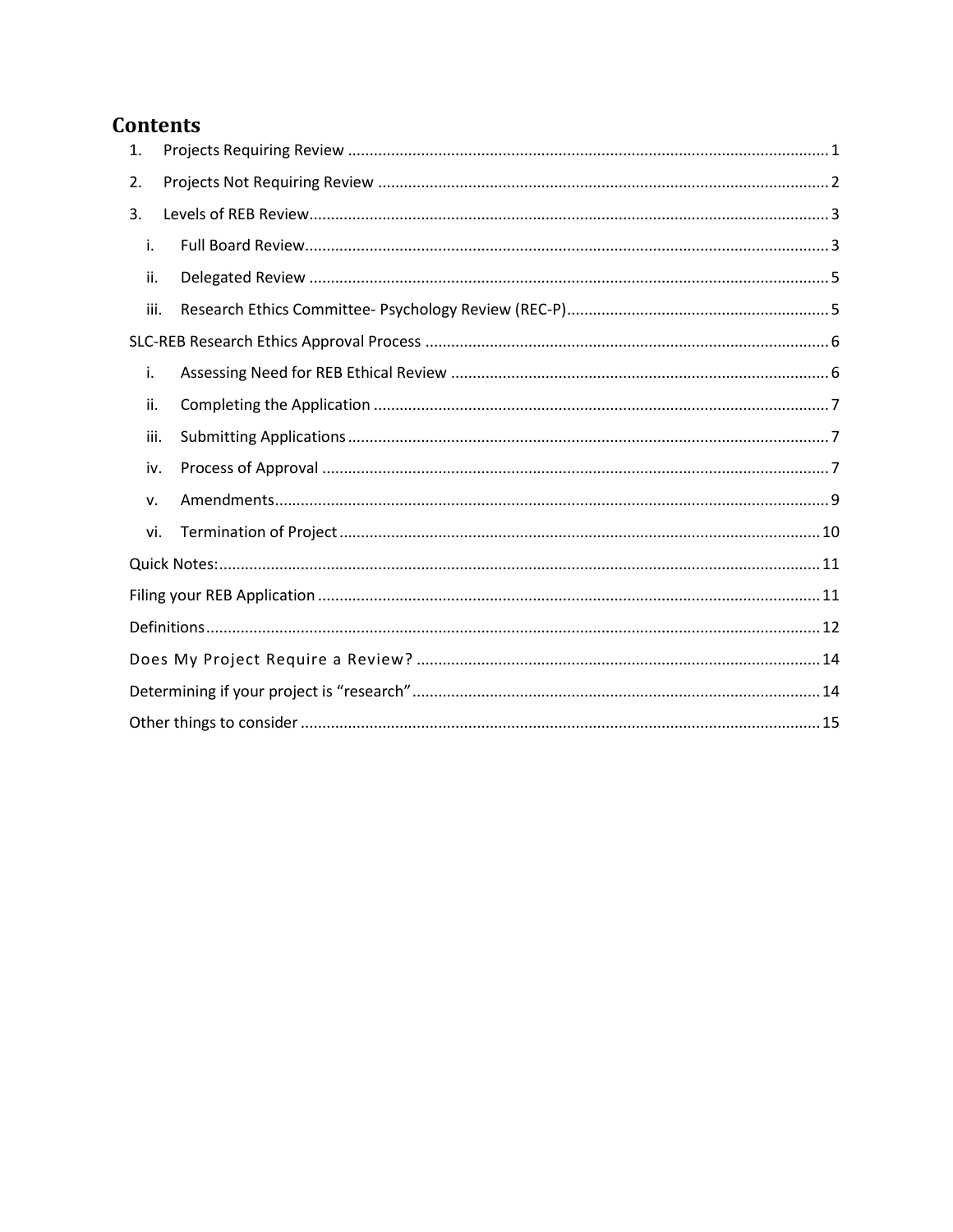# <span id="page-2-0"></span>**1. Projects Requiring Review**

Research requiring ethical review extends far beyond medical or pharmaceutical experimentation or testing. In fact, there are very few situations in which one can use someone else's information without an ethical review.

If the research involves any of the following situations, the researcher is required to submit an application to the SLC-REB:

- Any research proposal, funded or not, that involves human participants
- Is conducted by St. Lawrence College faculty, staff or students;
- Is conducted on the premises of the College;
- Is conducted with or involves the use of facilities or equipment belonging to the College;
- Is conducted as part of an applied research project
- Involves College students, staff or faculty, parents/guardians, alumni, clients, partners or any individuals external to the college in any jurisdiction (local, national, international)
- Is conducted by College students for courses or theses;
- Is conducted by College staff to satisfy requirements for external courses or theses (may also require review by external REB);
- Satisfies a requirement by the College for a certificate, diploma or Applied Degree program or for completion of course of study;
- Is certified by an Associate Vice-President or department Chair to satisfy an obligation of a faculty appointment at the College, or
- Is conducted by or under the direction of any employee or agent of the College in connection with his or her institutional responsibilities.

Research involving human remains, cadavers, tissues, biological fluids, embryos or fetuses, or records from human participants (chart review; use of data for new purposes) also requires ethics review by the SLC-REB before any research is conducted.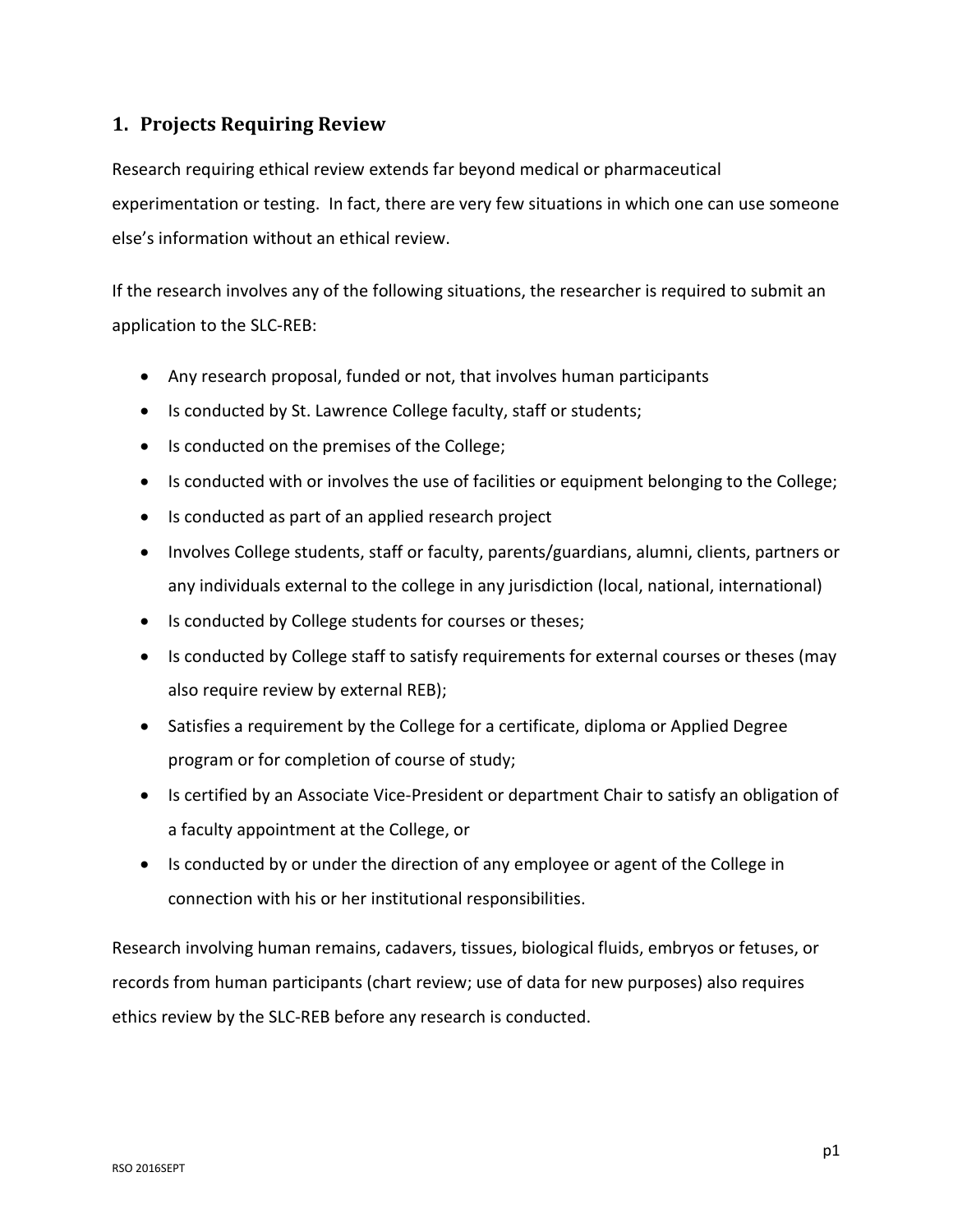#### **This policy applies regardless of whether:**

- The research is funded or not;
- The research is to be published or not;
- A similar project has been approved elsewhere or not;
- The research is a pilot study or a fully developed project;
- The research is primarily for teaching or training purposes or whether the primary purpose is the acquisition of knowledge.

# <span id="page-3-0"></span>**2. Projects Not Requiring Review**

Without limiting the generality of the foregoing, the following specific areas are identified by the TCPS as being exempt from ethics review and approval by a Research Ethics Board:

- Research about a living individual involved in the public arena, or an artist, that is based entirely on publicly available information, documents, records, works, performances, or archival materials. Such research **requires** review when it is based in part or in whole on third party interviews, or if the participant is approached directly for interviews or for access to private papers.
- Data collected for program or college decision making and which will not be reported in any form as "research" (e.g. program review, faculty, student and course evaluations).
- Curriculum projects that undergraduate students engage in but do not disseminate as "research" – do not require a REB review but must be approved by the faculty or department.
- Quality assurance studies, performance reviews or testing within normal educational requirements. Performance reviews or studies that contain an element of research may need ethics review.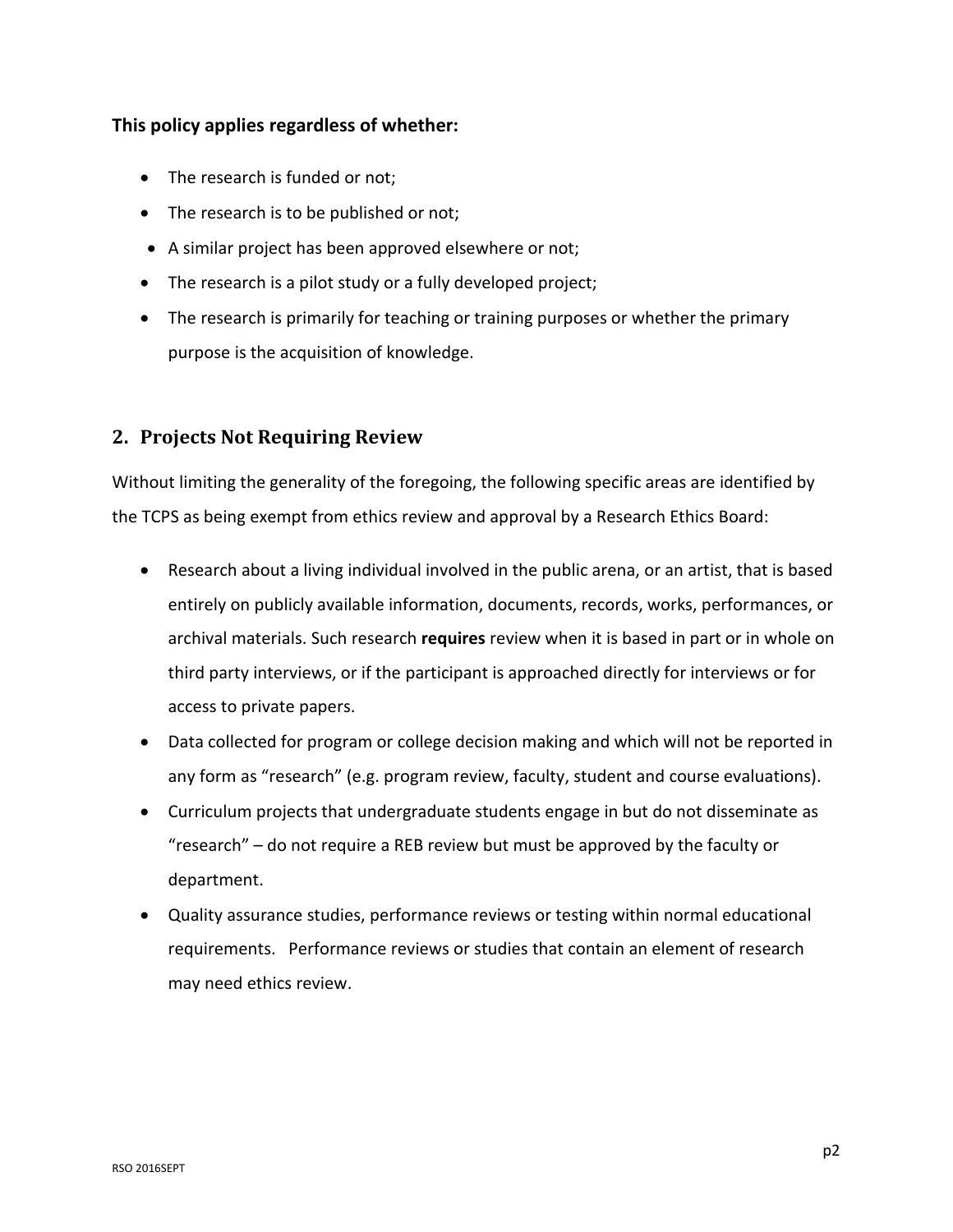### <span id="page-4-0"></span>**3. Levels of REB Review**

There are two levels of review: full board review and delegated review. Projects that meet the standard for minimal risk can undergo delegated review. All other studies undergo a full board review. In addition, thesis projects in the BAA for Behavioural Psychology are reviewed by a delegated subcommittee of the SLC-REB called the Research Ethics Committee – Psychology (REC-P).

Minimal risk is defined in the [TCPS2 \(2014\), Chapter 2, Section B](http://www.pre.ethics.gc.ca/eng/policy-politique/initiatives/tcps2-eptc2/chapter2-chapitre2/#toc02-1b) as : "research in which the probability and magnitude of possible harms implied by participation in the research is no greater than those encountered by participants in those aspects of their everyday life that relate to the research." Above the threshold of minimal risk, the research warrants a higher degree of scrutiny and greater provision for the protection of the interests of prospective participants. There is a similar threshold regarding undue or excessive offers of benefit.

• In order to facilitate research, levels of "proportionate review" have been established and are carried out by the SLC-REB in keeping with that standard.

Full board and delegated reviews are conducted based on an initial assessment of potential harm as it relates to minimal risk. These levels are as follows:

### <span id="page-4-1"></span>**i. Full Board Review**

A full board review is the default review process and is required if the proposed research project poses greater than minimal risk to participants. A full board review is undertaken by the SLC-REB members at a monthly meeting and details involve:

- In depth review of the application, population at risk and methodology and procedures as they relate to contact/storage/dissemination of research;
- May be commissioned at the decision of the chair;
- All members participate (quorum must be met);
- Applicant may present case but not be present at decision time.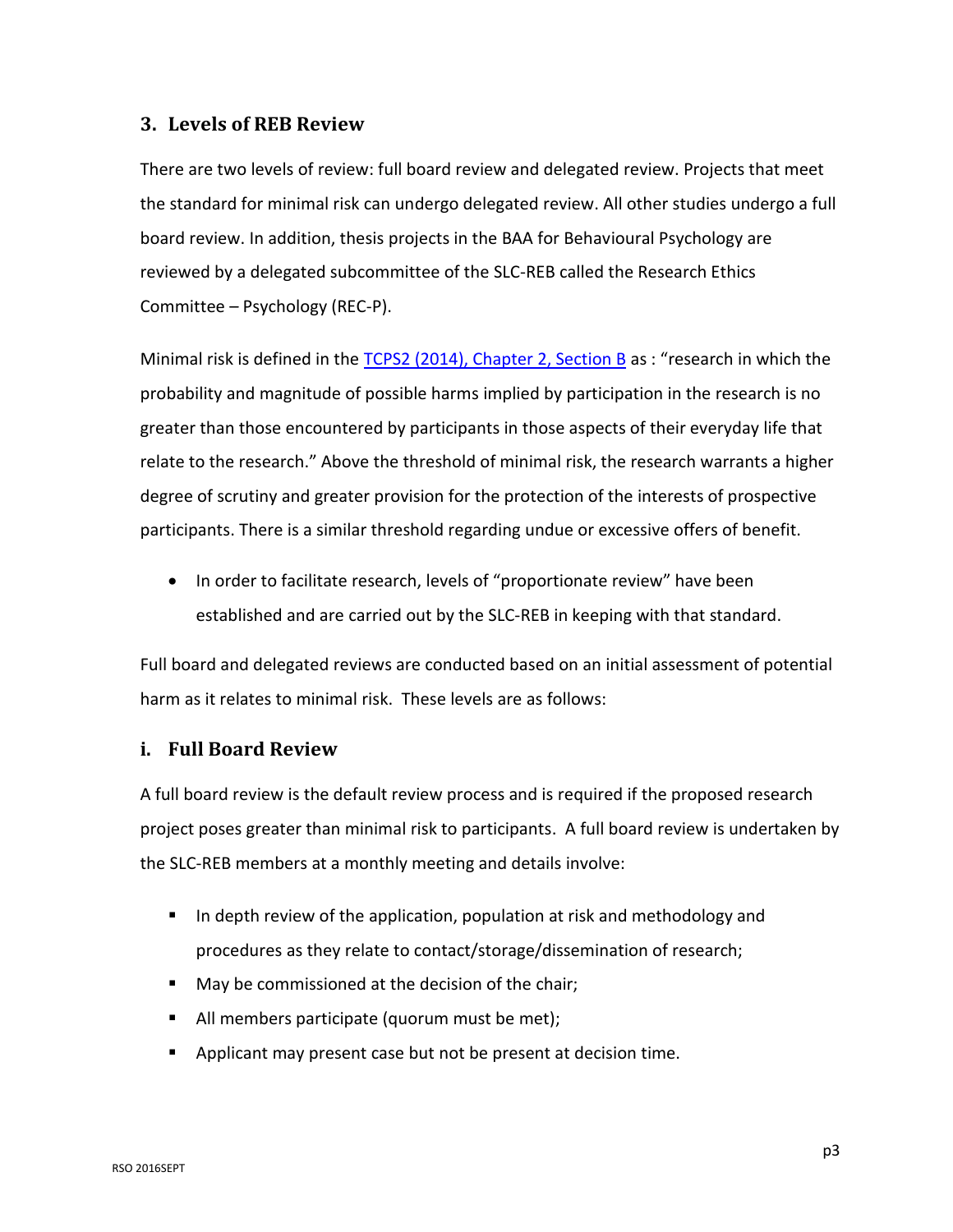The SLC-REB meets monthly and makes every effort to accommodate the needs of any individual conducting research through St. Lawrence College.

Applications in which **ANY** of the following are identified will require a full board review:

- a) Consent Reasons
	- Undue influence: The participant is a member of a vulnerable group or is ill and the project involves the use of a treatment.
	- Inability to consent: The participant is cognitively impaired or is a child.
	- Deception: The true purpose of the project will not be revealed to the participants for scientific reasons.
- b) Methodologic Reasons
	- Random assignment: The project involves random assignment to treatment and control (treatment as usual) groups.
- c) Risk of Harm Reasons
	- Invasive procedures: This project involves testing a new drug, surgical technique or other invasive procedure.
	- Minor adverse effects (A): The project involves collecting information that might be embarrassing or uncomfortable for participants.
	- Minor adverse effects (B): There is a reasonable belief that the project may cause minor adverse effects for participants.
	- Lack of anonymity: Individually identifiable information will be used.
	- Data linking: Individually identifiable information will be used to link several databases together in order to gather more complete information.
	- Electronic recording: Audio or video taping without the participant's knowledge.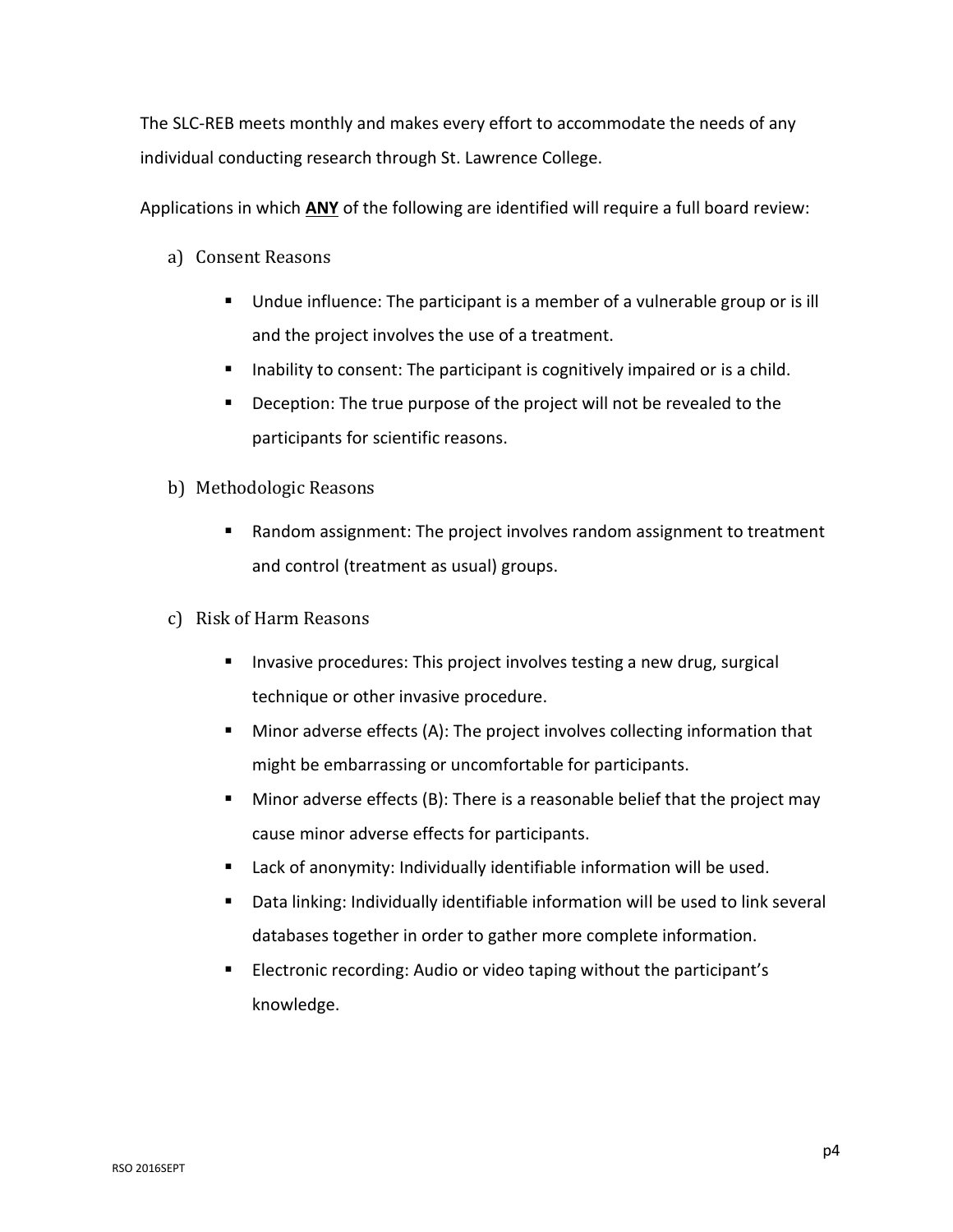#### <span id="page-6-0"></span>**ii. Delegated Review**

Some applications are eligible for a delegated review. An eligible application generally involves the coordinated efforts of the Chair and one other member, which may mean a review can be conducted between full meetings of the SLC-REB. *A request for a delegated review may be referred to a* **full board review** *if any member of the board suggests changes to the application, or identifies the application contains any of the above criteria requiring* **full board review***.*

Applications considered for a delegated review must meet one of the following conditions:

- The proposed project does not present more than minimal risk to participants
- Current approval status through another REB
- Continuation or resumption of previously approved research study

Applicants requesting a delegated review will submit their application to the Research Ethics Officer who will forward to the SLC-REB. If the SLC-REB Chair and one other member concur the application meets the criteria for a delegated review, these two members will review and determine whether approval is granted. A delegated review will ONLY be conducted if the project consists of research that is of low ethical concern and minimal risk based on the principles set out in the Tri-Council Policy Statement.

All delegated reviews will be brought to the SLC-REB at the next scheduled meeting for information and, if necessary, discussion.

### <span id="page-6-1"></span>**iii. Research Ethics Committee- Psychology Review (REC-P)**

As the SLC-REB meets on a monthly basis and it is not always feasible for all undergraduate proposals to be reviewed in such a short timeframe, it was determined that a Research Ethics Committee - Psychology would facilitate a timely ethics review process. The REC-P was created to facilitate the review and manage the volume of applications received. All applications and reviews are reported to the SLC-REB. This is a common practice among academic institutions. Review procedures and timelines will be given to the students early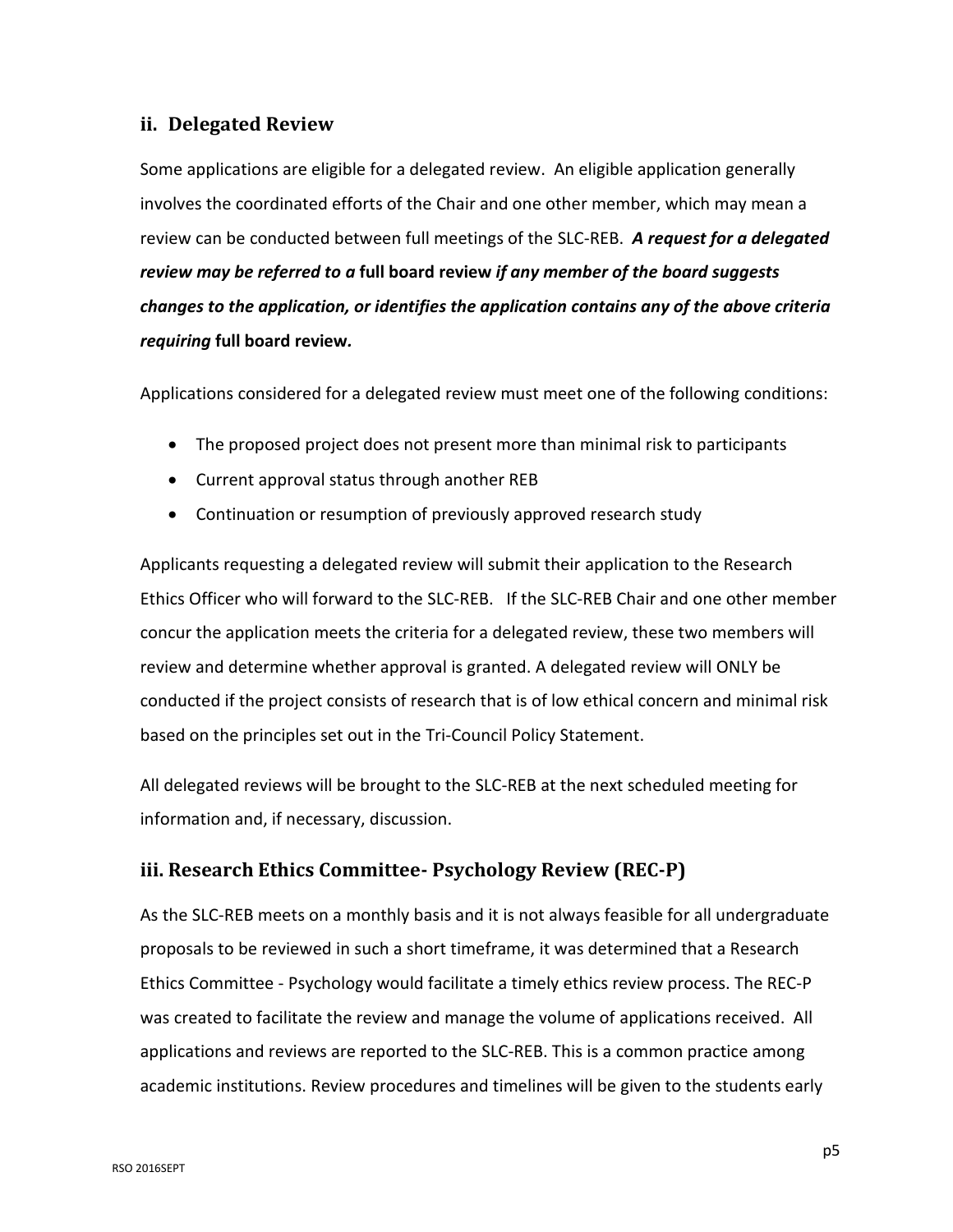in the Fall semester. For more information, consult th[e Guidelines for Research Ethics for](file:///S:/AppliedResearch/REB/REC-P/Guidelines%20for%20Research%20Ethics%20for%20Behavioural%20Psychology%20Thesis%20Projects_2016SEPT.pdf)  [Behavioural Psychology Thesis Projects](file:///S:/AppliedResearch/REB/REC-P/Guidelines%20for%20Research%20Ethics%20for%20Behavioural%20Psychology%20Thesis%20Projects_2016SEPT.pdf)

Students of the Bachelor's Degree program in Behavioural Psychology conducting Research with Humans should send their protocols for review to the Research Ethics Committee - Psychology. The REC-P has been delegated the authority by the SLC-REB to review minimal risk research, especially final year thesis research, by students in the Bachelor's Degree program in Behavioural Psychology. The B.A.A. program in Behavioural Psychology relies heavily on agencies' support for field placements, upon which thesis projects are frequently based. The process of obtaining ethics approval should not interfere with the student's ability to perform typical placement activities, so it is essential that students receive timely ethics approval for their projects. In addition, it is possible that students may need to revise their project during placement due to circumstances beyond their control and due to the nature of the human services field.

Contact: Professor [Marie-Line Jobin](mailto:mJobin@sl.on.ca) - Bachelor's Degree program in Behavioural Psychology, Applied Thesis Coordinator and REC-P Chair, for additional information.

# <span id="page-7-0"></span>**SLC-REB Research Ethics Approval Process**

SLC-REB Research Ethics Approval is not meant to hinder the research process. In most cases, the application will assist you in planning your research effectively, and once approved, you can be assured the research methodology is both ethical and scientifically sound.

The Research Department will provide consultation and coaching through all stages of the application process. Please contact the *Research Ethics Officer, Jeremy Butler, at reb@sl.on.ca* as soon as you have an idea for a research project.

### <span id="page-7-1"></span>**i. Assessing Need for REB Ethical Review**

As noted above, most situations that involve asking others to provide "primary" or personal information will require a review. Exemptions include standard quality assurance (eg., satisfaction surveys) or performance assessment (employee or student evaluation).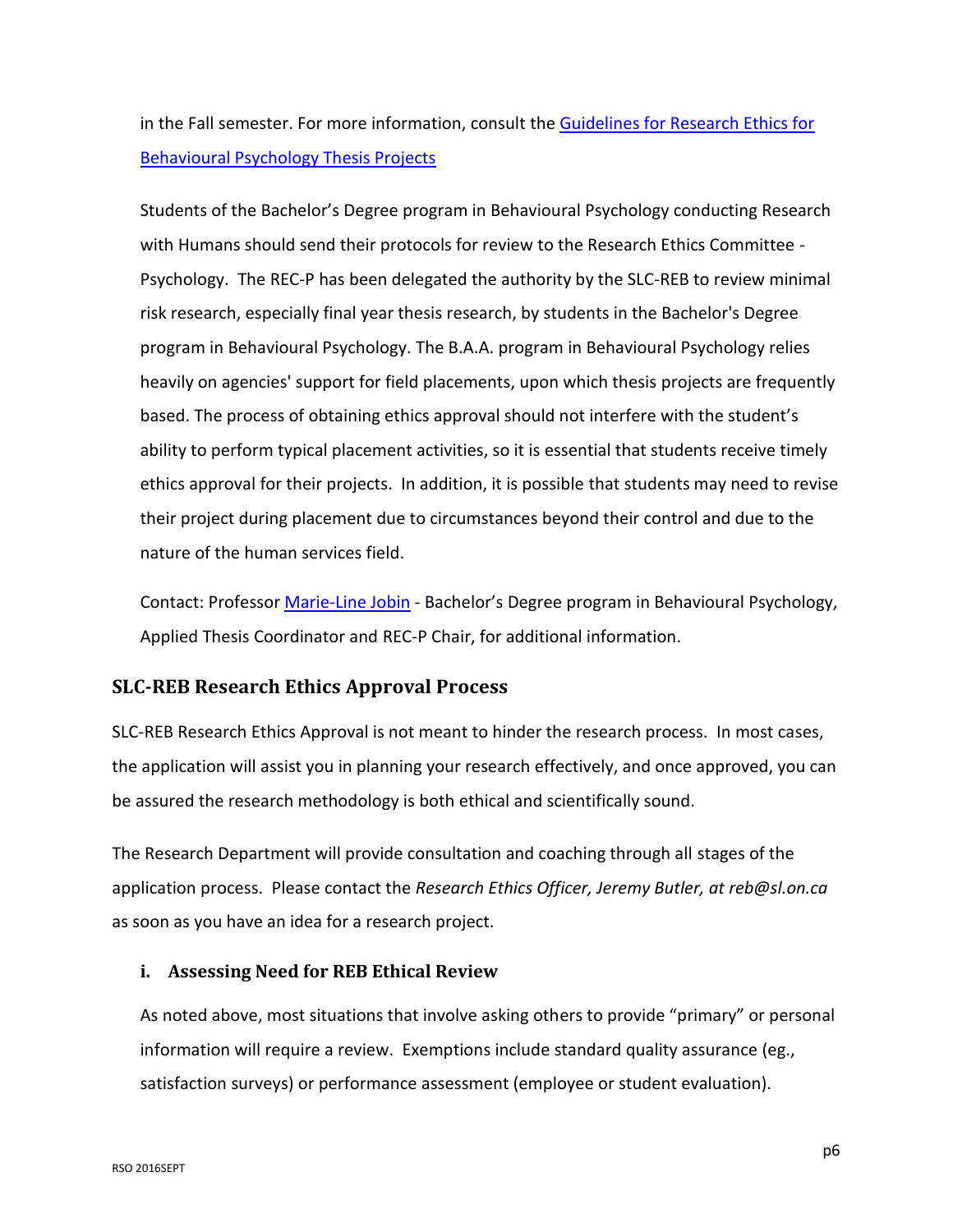However, in those cases where the surveys or assessments will be used to present statistics or publish information externally, *a review may be required*.

Err on the side of caution. At the end of this document are some FAQ/Scenarios that may help clarify situations that will or will not require review. Consult these pages and the [Tri-](http://www.pre.ethics.gc.ca/pdf/eng/tcps2-2014/TCPS_2_FINAL_Web.pdf)[Council Policy Statement: Ethical Conduct of Research Involving Humans](http://www.pre.ethics.gc.ca/pdf/eng/tcps2-2014/TCPS_2_FINAL_Web.pdf) to help or contact the SLC-REB Research Ethics Officer.

#### <span id="page-8-0"></span>**ii. Completing the Application**

The application form must be completed IN FULL. In those sections that do not apply to your research project, please enter N/A. To assist you, the form is interactive, and will indicate with "highlighting" where responses are required.

Again, the Research Department is available to help you through the process and recommends you contact them once you've reviewed the form.

#### <span id="page-8-1"></span>**iii. Submitting Applications**

Applications are received by the Research Ethics Officer. An electronic copy or a hard copy with the required signatures must be received by the application deadline. Electronic copies should be e-mailed to Jeremy Butler, reb@sl.on.ca.

The REB meets monthly. The deadline for applications is TWO weeks before the meeting. Delegated reviews will be accommodated when eligible for that process, but please note if an application does NOT meet the criteria for a delegated review it will be held for the next meeting. Even a delegated review may have to wait to the next full board meeting depending on the availability of the Chair and other members.

#### <span id="page-8-2"></span>**iv. Process of Approval**

The SLC-REB will endeavour to confirm a decision for each application reviewed during regular meetings of the Board as soon as possible following the decision. Decisions may be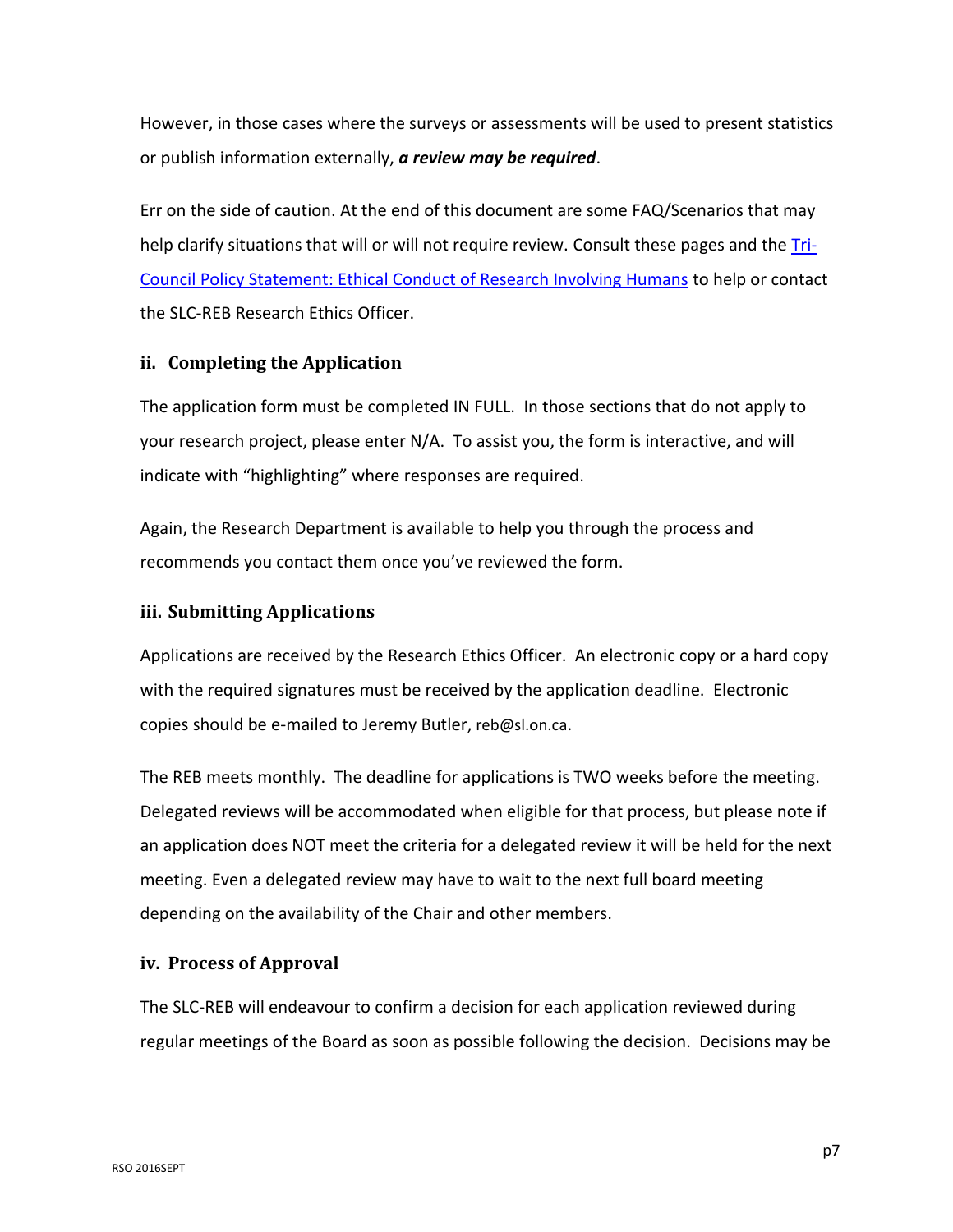deferred if there is no quorum, or the Board wishes to have the applicant present the application. There are four possible decisions rendered:

#### a) Approved

You will be notified of the decision electronically following the meeting, and you may commence your project. An official SLC-REB Approval Letter for the project will be issued by the Research Services Office electronically for your files.

#### b) Approval with Recommendations

You will be notified of the decision electronically following the meeting, but research may not begin. Issues within the application will be identified by the SLC-REB and detailed instructions for the revision will be given in an official letter via e-mail. Once the researcher has modified the application, it must be resubmitted to the Research Services Office. The revisions will be verified by the Research Ethics Officer. If the revisions are complete, they will be approved by the Chair of the REB. The Research Services Office will then issue a SLC-REB Approval letter and recruitment of participants can commence.

#### c) Pending Approval

The application presents significant concerns that require a full resubmission. The project cannot proceed. In keeping with the SLC-REB Policy: Ethical Research Involving Humans and the Tri-Council Policy Statement (TCPS2, 2014), feedback is provided to the applicant outlining the areas of concerns. These may include clarity of purpose, importance of research, relevance of proposed contact methodologies, etc. The applicant is encouraged to revise the application and resubmit for review at the next SLC-REB meeting. The researcher may also choose to request a meeting with the SLC-REB.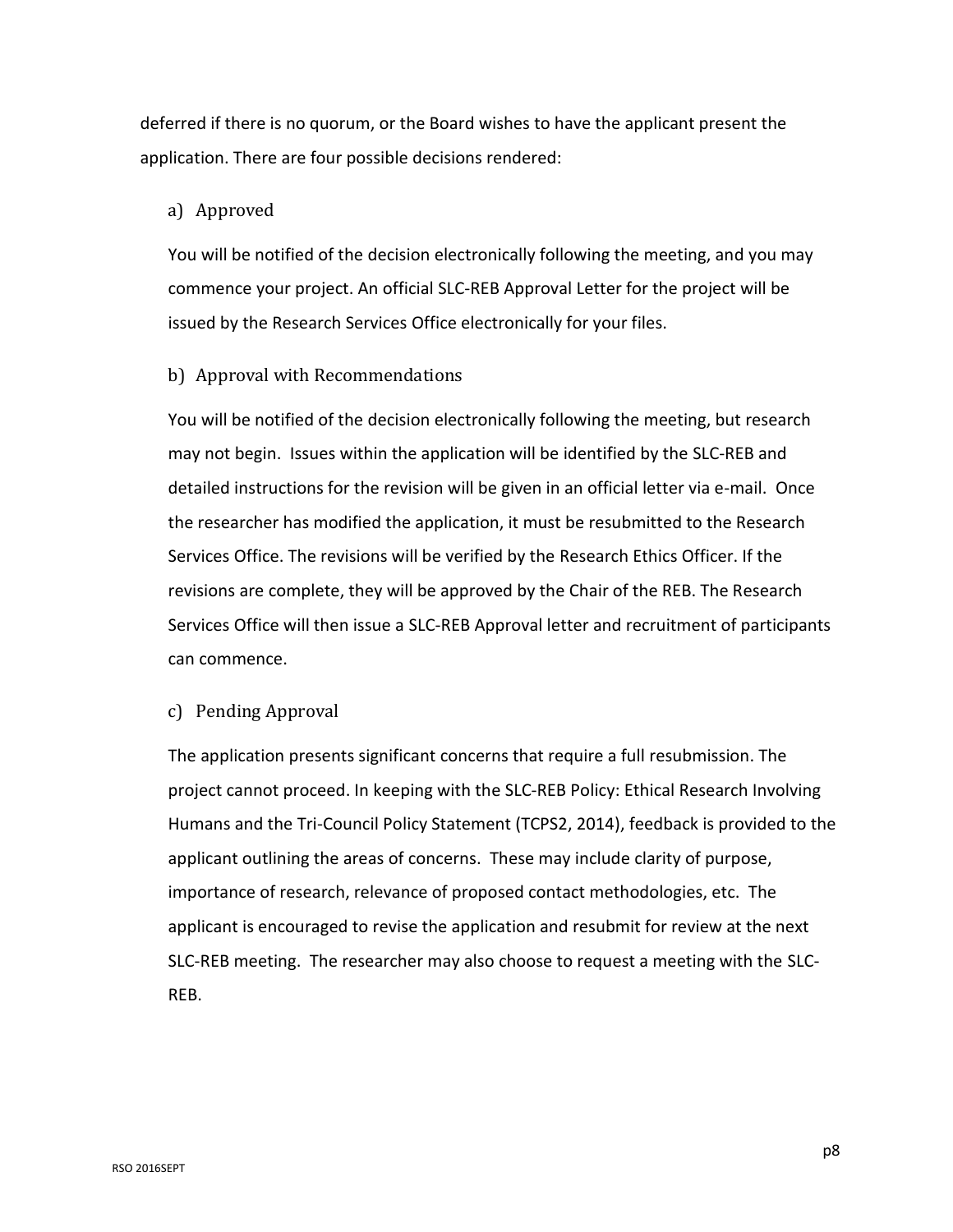#### d) Not Approved

The research project cannot proceed. This decision is generally only rendered when a Pending application cannot mitigate risk effectively, or proposes risks greater than the proposed benefits of the investigation.

e) Appeals

An appeal in writing may be submitted to:

Cam McEachern Director, Research St. Lawrence College 100 Portsmouth Ave Kingston, Ontario K7L 5A6 (613) 544-5400 x1586

\*\*\*An independent REB will review an appeal in as timely a manner as is reasonably possible.

### <span id="page-10-0"></span>**v. Amendments**

During the course of research, a researcher may encounter situations that will alter their project's goals or objectives. It is the responsibility of the researcher to notify the REB if circumstances require the researcher to amend, or change, the approved application.

While certain aspects of the proposed project may change outside of the researcher's control, you must notify the REB of any amendments that affect the population to be contacted or the nature of the contact. This may require an additional review (which generally meets the criteria for an expedited review and will be convened as soon as possible).

#### **Example 1:**

The researcher estimated there would be 100 students in the BBA program to participate in a particular survey. Only 20 respondents were available. This represents a "change" from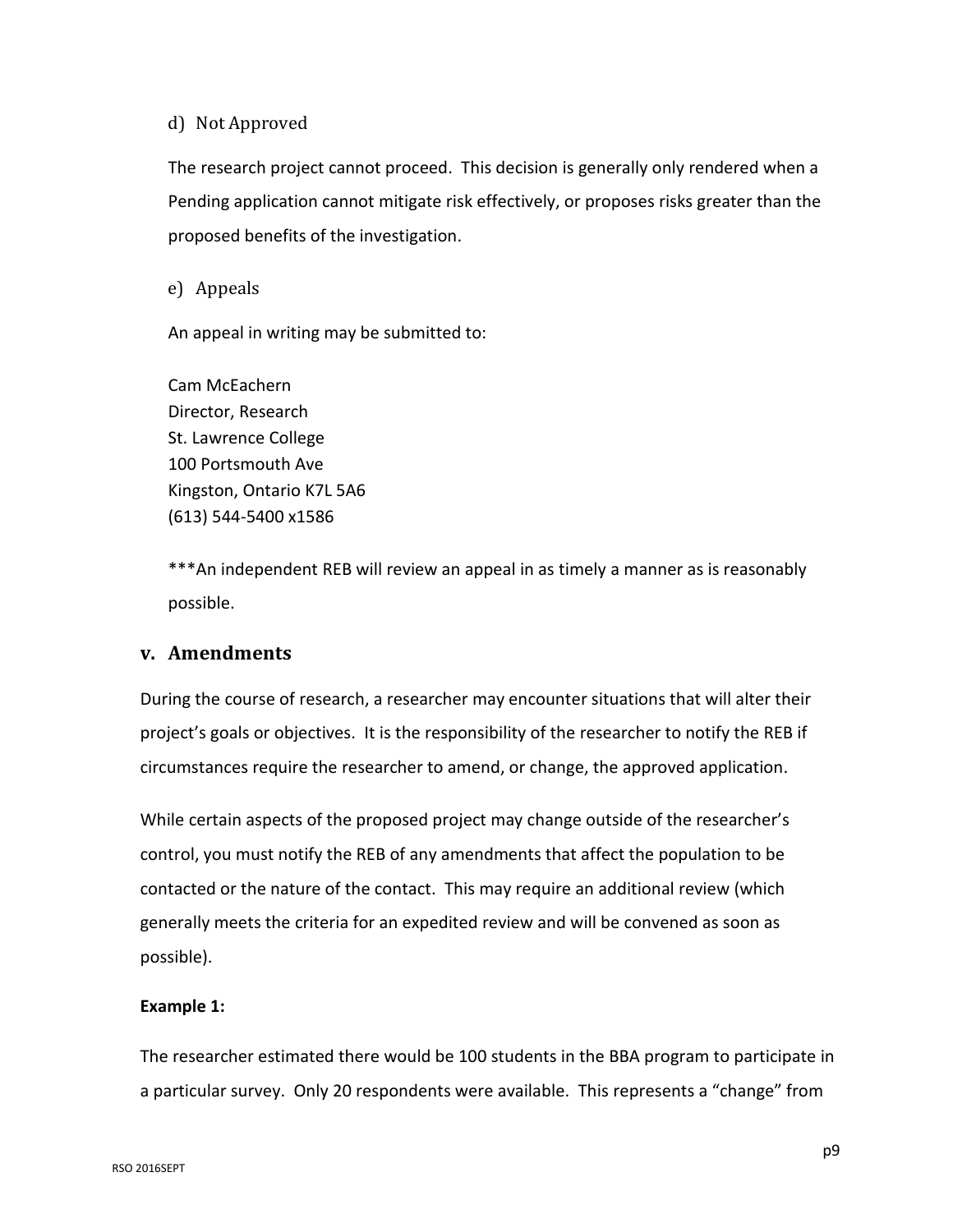the original application, but **does not require a resubmission**. The researcher may address the number of respondents and its impact on the hypothesis, but is not relevant to the REB.

#### **Example 2:**

During the course of a project, the researcher realized that the proposed (and approved) questions for a survey were not providing relevant data to the research question. The questions would need to be changed. Changing questions or interview methods (anonymous survey to focus group), **do require a resubmission.**

For Assistance, please contact: Jeremy Butler, Research Ethics Officer [reb@sl.on.ca](mailto:awright@sl.on.ca)

#### <span id="page-11-0"></span>**vi. Termination of Project**

Upon completion of the project, a Termination of Project Form is to be submitted to the Research Services Office. A copy of this form is included with your SLC-REB approval, and is also available online through the SLC-REB's website.

SLC-REB approvals are valid for one year. It is expected researchers will have completed data collection within this period. For projects continuing to require SLC-REB approval, the Termination of Project form should be used to request an extension.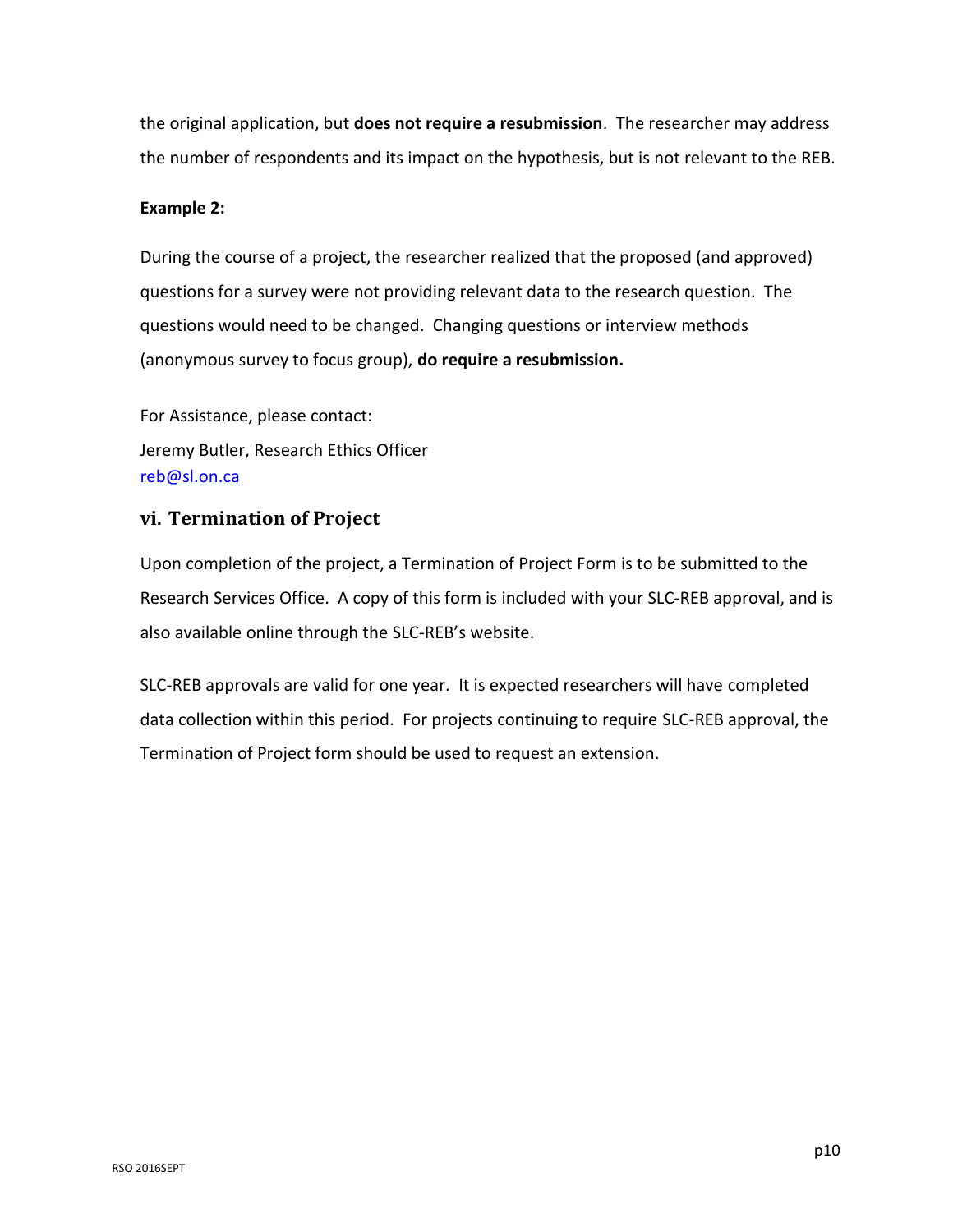# <span id="page-12-0"></span>**Quick Notes:**

#### **We're here to help!**

The Applied Research Department can assist you with:

- Guidelines for writing a consent form (and samples!)
- Guidelines for developing telephone surveys
- Guidelines for developing questionnaires
- Research and assist in preparing external grant applications
- Secure partners for collaboration
- Provide project management services
- Assist you through SLC-REB process

Contact Jeremy Butler, Research Ethics Officer, at [reb@sl.on.ca.](mailto:awright@sl.on.ca)

# <span id="page-12-1"></span>**Filing your REB Application**

The SLC-REB meets monthly, usually on the 3rd Friday of every month. The deadline for an application submission to appear on the REB Agenda is announced (2 weeks) prior to the meeting date.

Email [reb@sl.on.ca.](mailto:awright@sl.on.ca)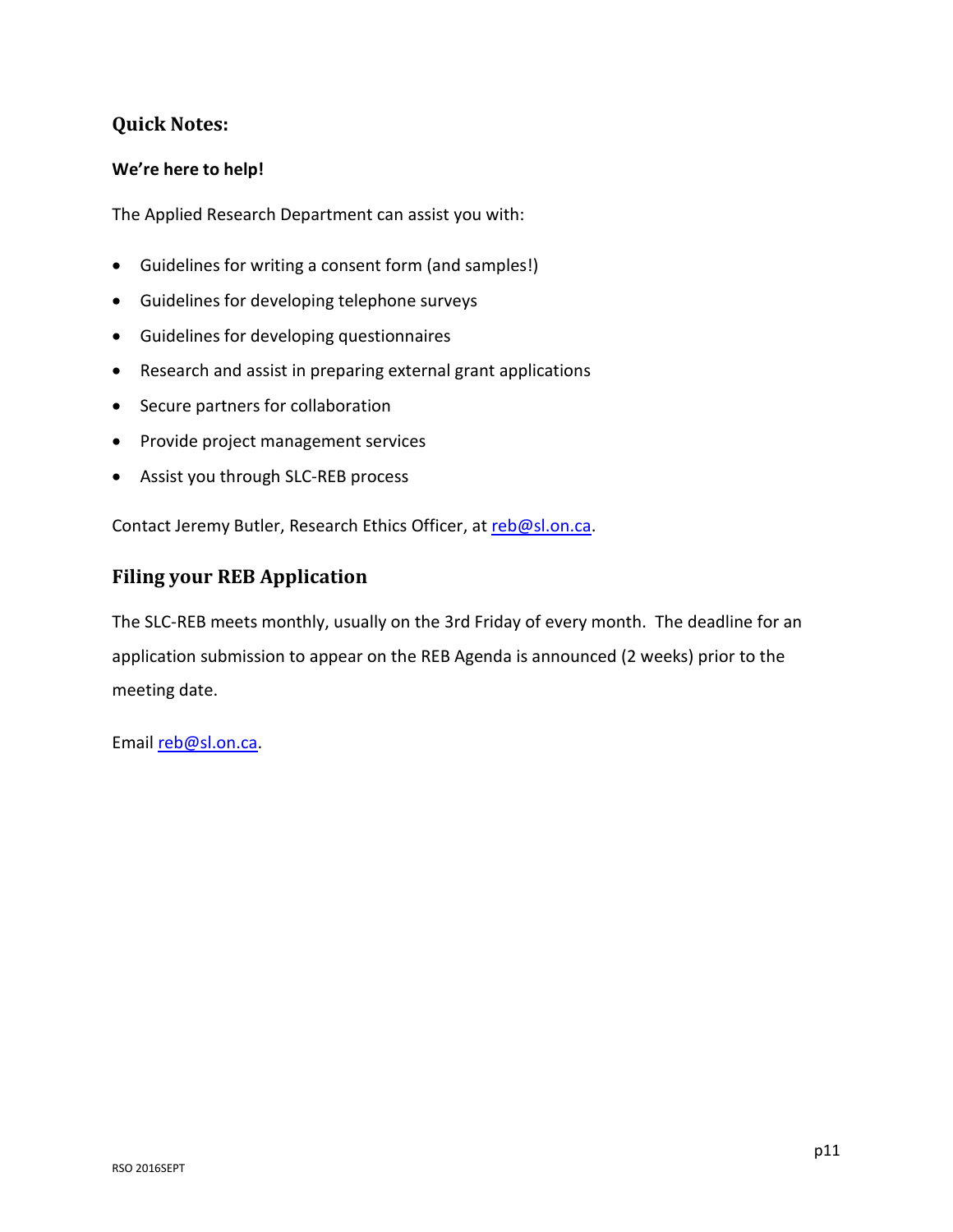#### <span id="page-13-0"></span>**Definitions**

#### **What is Research?**

SLC College recognizes that using definitions to classify projects as research can be problematic because there are no universal definitions of the terms research, quality improvement, or program evaluation. However, a number of organizations, agencies and governing bodies or associations have developed definitions which are informative and useful and which have been adopted by this college.

The following summary outlines these definitions to help researchers and REB members decide whether or not a project is research and would therefore require ethics review by the REB:

**Research:** An undertaking intended to extend knowledge through a disciplined inquiry or systematic investigation (TCPS2, 2014).

**Applied Research:** Original investigation, undertaken to acquire new knowledge, or to apply existing knowledge in a novel way, directed primarily towards a specific practical aim or objective. Ideas are developed into operational form to produce new products, devices, processes, systems, and services or to improve substantially those already produced or installed (CCITAL, Applied Research Policy, 2007).

**Quality Assurance**: Systematic monitoring and evaluation of the various aspects of a project, service, or facility to ensure that standards of quality are being met (Interagency Advisory Panel on Research Ethics, 2004).

Quality assurance is based on established standards and systematic measurement and evaluation against those standards. In academics, this includes measurement against SLC College's standards for curriculum documentation and delivery, paying particular attention to ongoing feedback of stakeholders (SLC College Strategic Plan, 2005-2010).

**Performance Evaluations:** Studies related directly to assessing the performance of an organization or its employees or students, within the mandate of the organization or according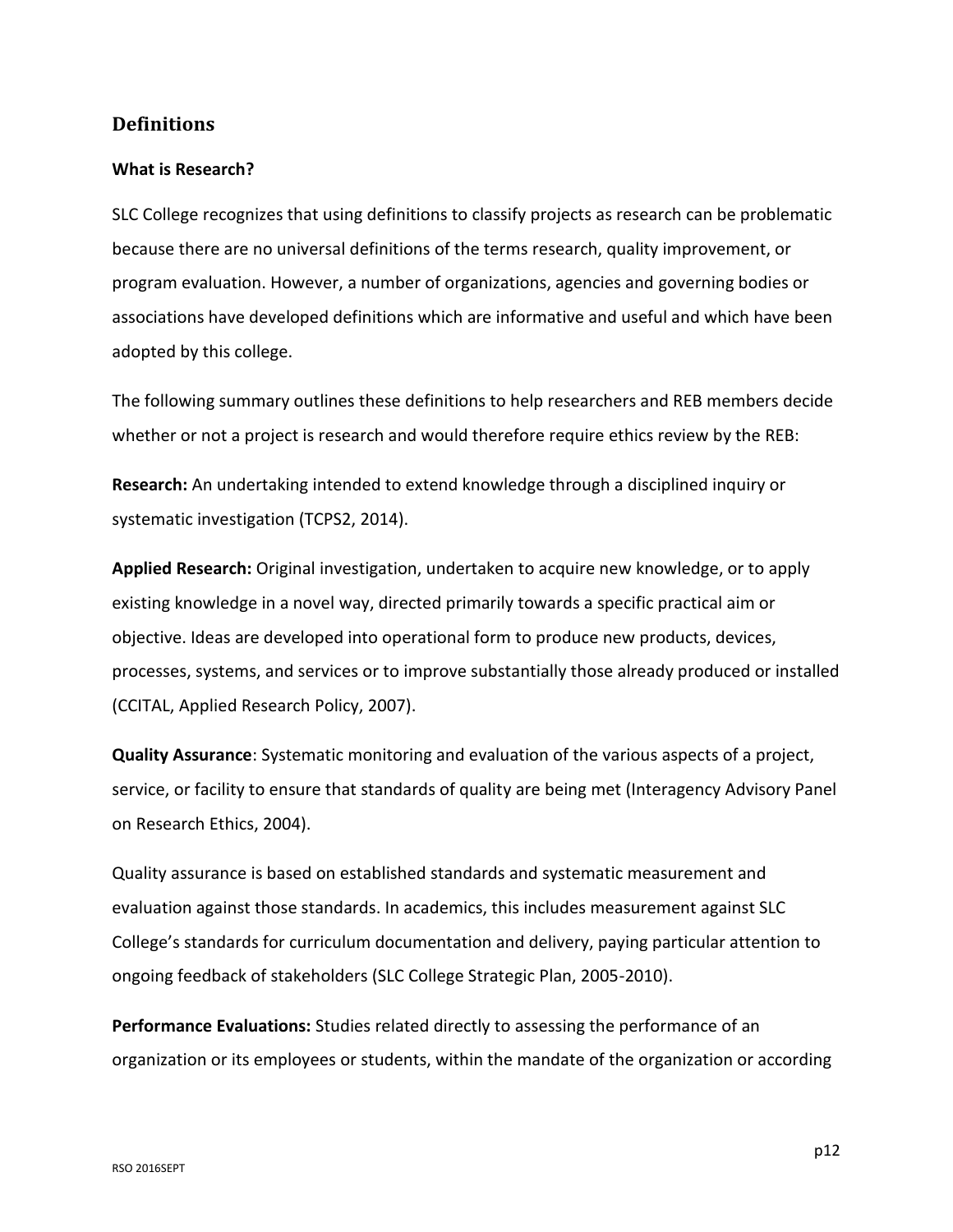to the terms and conditions of employment or training (Interagency Advisory Panel on Research Ethics, 2004).

**Amendment:** Projects that extend beyond the original application in terms of population to be contacted, questions or procedures to be administered, or perception of risk are considered "amended", and these amendments must be submitted to the SLC-REB for review.

**Minimal Risk:** An assessment of risk is based on the probability that the participant will not encounter any harm greater than expected in their everyday life. The reality and perception of "risk" must also be considered. For example, students participating in a research project conducted by their instructor may feel pressured to participate. This represents more than minimal risk and measures to prevent the perception of risk are required.

Please note that these definitions are only a guideline. If you are still unsure about whether the project you wish to undertake is research, you are encouraged to contact the Research Ethics Officer or SLC-REB Chair for further clarification. It is the responsibility of the principal investigator to ensure that an appropriate decision has been reached with the Chair of the SLC-REB in regard to the requirement for SLC-REB Research Ethics Approval. Failure to do so would be a violation of SLC policy. Research projects that are found to have been undertaken before receiving SLC-REB approval may be suspended.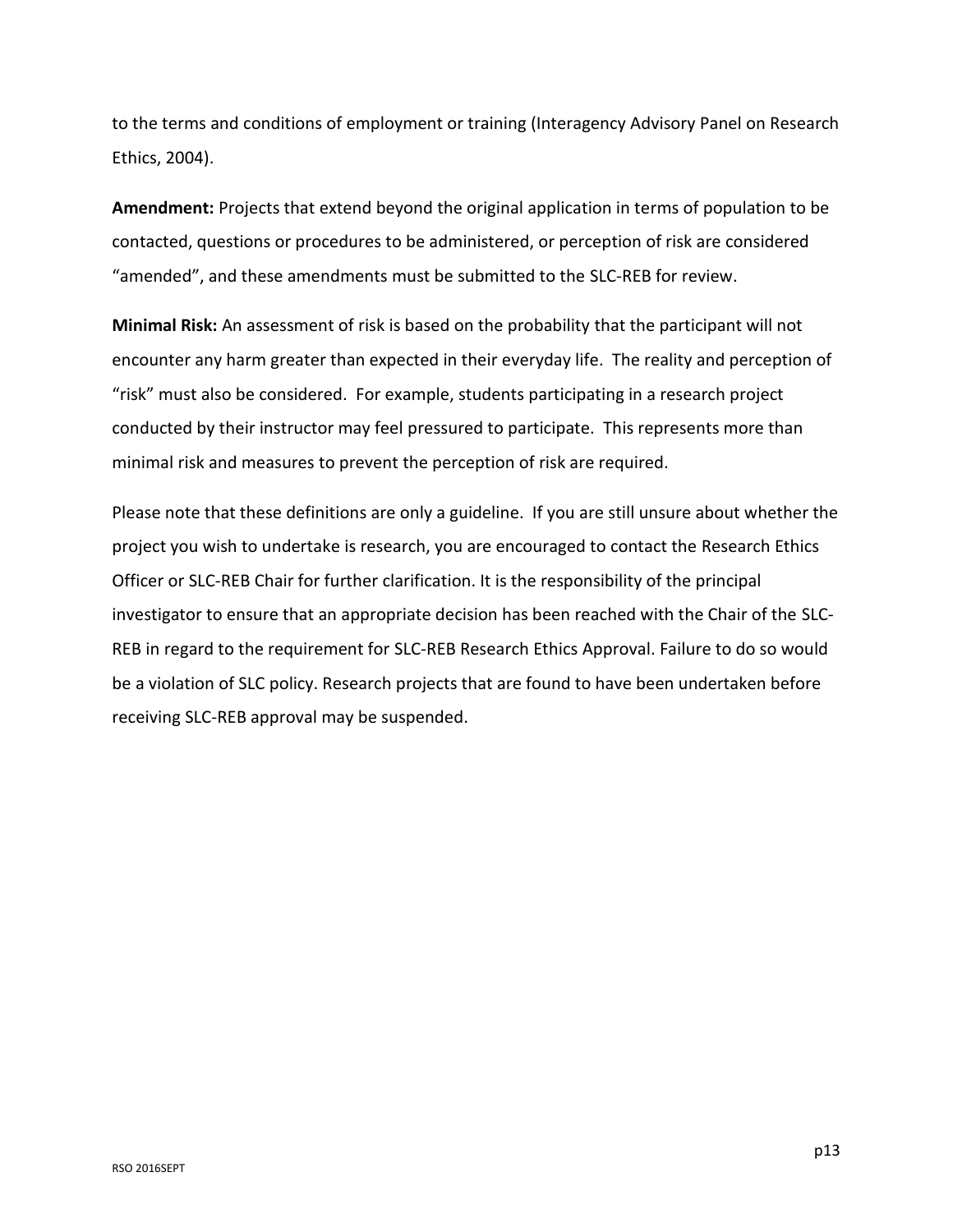# **Does My Project Require a Review?**

#### <span id="page-15-0"></span>**Criteria for Referral to Full REB Review**

#### **Consent Reasons**

- Undue influence: The participant is a member of a vulnerable group or is ill and the project involves the use of a treatment.
- Inability to consent: The participant is cognitively impaired or is a child.
- Deception: The true purpose of the project will not be revealed to the participants for scientific reasons.

#### **Methodologic Reasons**

• Random Assignment: The project involves random assignment to treatment and control (treatment as usual) groups; potential for risk is not the same for all participants.

#### **Risk of Harm Reasons**

- Invasive Procedures: This project involves testing a new drug, surgical technique or other invasive procedures.
- Minor adverse effects (A): The project involves collecting information that might be embarrassing or uncomfortable for participants.
- Minor adverse effects (B): There is a reasonable belief that the project may cause minor adverse effects for participants.
- Lack of anonymity: Individually identifiable information

# <span id="page-15-1"></span>**Determining if your project is "research"**

Questions to ask when determining whether a project requires SLC-REB Research Ethics Approval:

If the answer to either of these questions is "yes", it is likely that the project is defined as research and will require SLC-REB review.

- Is the primary aim of the project to produce new knowledge, to expand existing knowledge or theory, or to apply existing knowledge in a novel way?
- Is there an expectation to share or disseminate results or findings within a professional community through publications or presentations or at conferences?